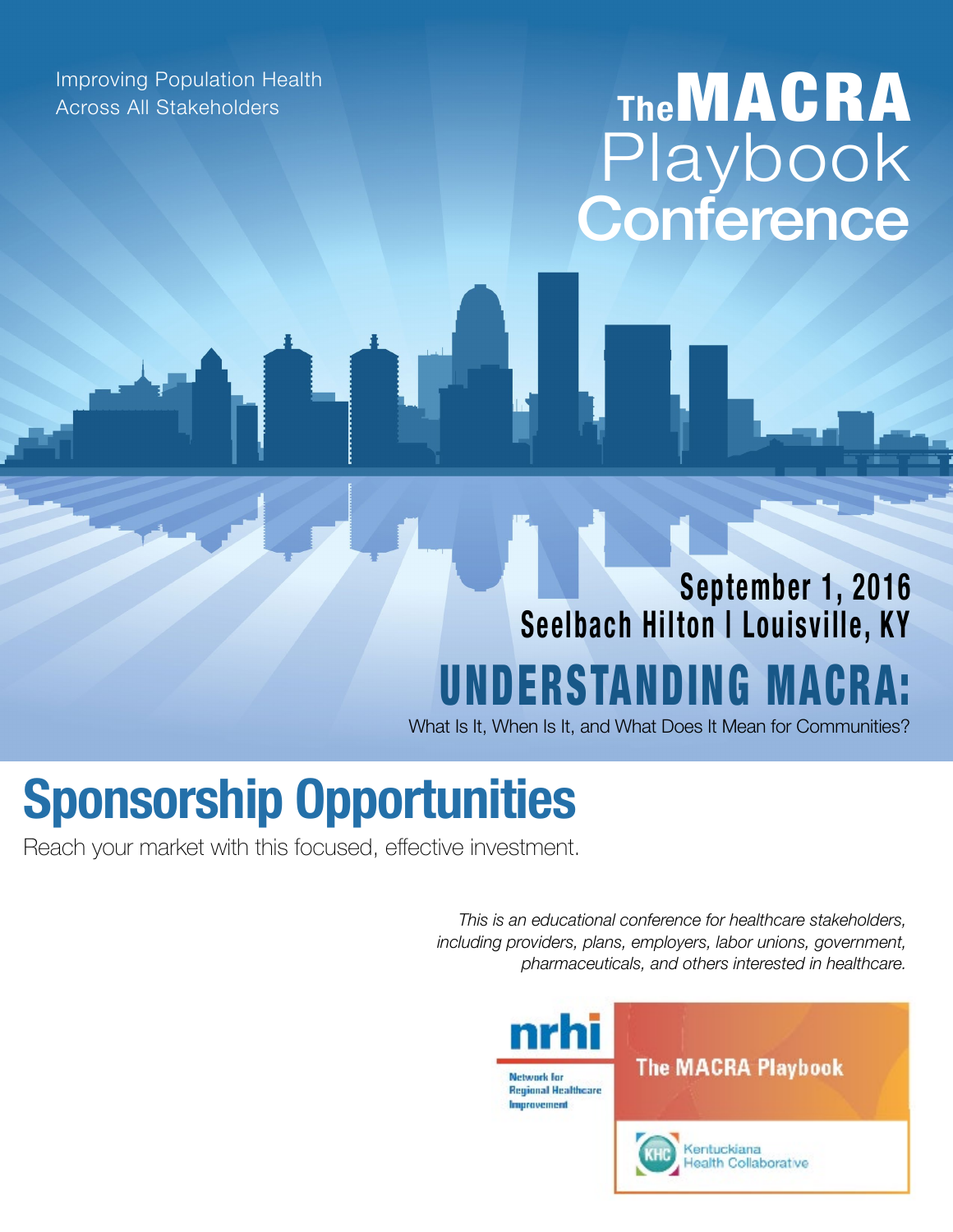## What is MACRA?

#### **It's the Medicare Access and CHIP Reauthorization Act of 2015**

The Network for Regional Healthcare Improvement (NRHI) and the Kentuckiana Health Collaborative (KHC) are offering a conference to explain it to the healthcare community.

#### *Please join us as a Sponsor and reach your market directly and effectively.*

The traditional fee-for-service payment model has proven to be a barrier for achieving payment reform, failing to provide the right tools and incentives to improve the way care is delivered and to improve health outcomes.

Congress made important progress in removing this barrier through passage of the Medicare Access and CHIP Reauthorization Act of 2015 (MACRA), which reforms how physicians are paid and advances payment systems that reward value, rather than volume, of care.

For these critical reforms to have their desired impact on nationwide health care delivery, however, they must be implemented in a manner that makes success widely attainable and sustainable.

This unprecedented transformation must be implemented in a manner that provides practical and digestible information tailored to the unique needs of communities and marketplaces throughout the country.

*Thank you for your consideration of being a part of this important conference.*



nrhi The MACRA Playbook Kentuckiana<br>Health Collaborativ

## Sponsorship Opportunities

Reach your market with this focused, effective investment.

#### MACRA Playbook Conference **Thursday, September 1, 2016**

*Opening Reception Wednesday Evening*  The Seelbach Hilton, Louisville, Kentucky

We hope you join us on this journey toward healthier communities!

This is an educational conference for healthcare stakeholders, including providers, plans, employers, labor unions, government, pharmaceuticals, and others interested in healthcare.

We offer several sponsorship levels and options for this very important conference. Attendees at this conference are the healthcare professionals that you want to reach with your message. If you don't see a level to meet your budget, let us know and we can discuss customizing an investment level to meet your needs. Please decide quickly so that you secure the level that you want.

Thank you!

**The**MACRA Playbook Conference

9/1/16 | The Seelbach Hilton | Louisville, KY | Page 2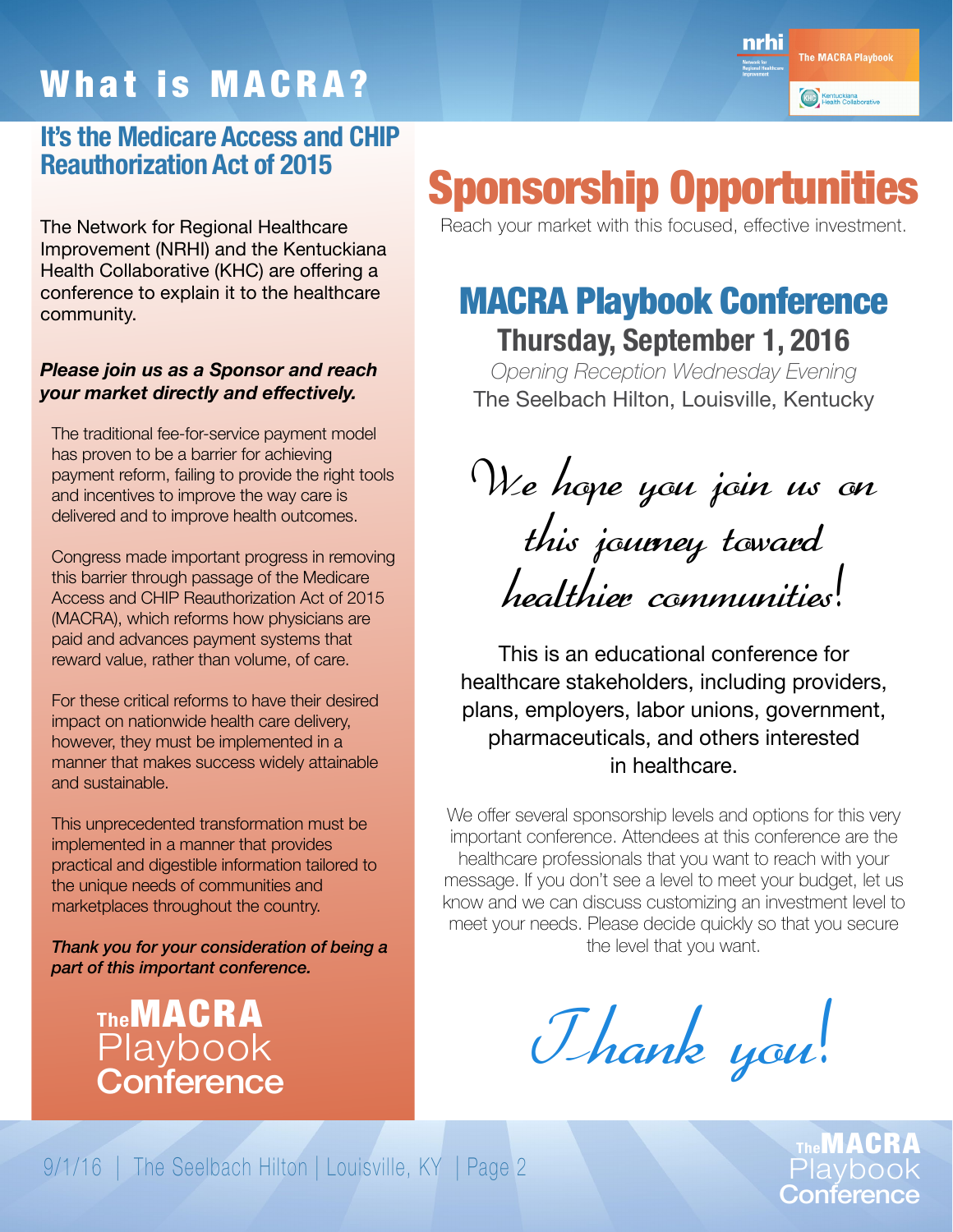## Conference Offerings



To maximize efficiency and adhere to our goals of being a sustainable organization, this conference will be PAPER-FREE.

Instead of paper handouts, we will utilize a mobile app that will be available for a free download. All information pertaining to the conference will be available on this app and other digital media throughout the conference.

We strive to offer you an informative, well organized, and efficient conference experience. If you have any questions, please feel free to contact us.

## **Mobile App**

For Sponsors and Exhibitors, the mobile app will be a great tool to convey your message and show your support of the conference.

Depending on your investment level, you will be provided with several positions throughout the app to show your brand. Following is a list of Mobile App offerings for sponsors and exhibitors:



#### **Splash Page**

A full-screen ad displays when the app is launched or refreshed for excellent brand visibility.



#### **Map Pins**

Pins help users find sessions, expo halls, sponsor booths, and other landmarks. A sponsor is highlighted along with pins on the map to link to the sponsor's in-app profile.



#### **Push Notifications**

Messages get sent directly to attendees' mobile devices, which can be scheduled in advance and segmented for select attendees or event-goers at-large.

**Sponsor Listings & Exhibitors** In-app profiles appear for each exhibitor and sponsor with potential for enhanced info, collateral, photos, and video.



#### **Banner Ads**

Rotating banner ads appear at the top or bottom of the screen and serve as a cost-effective way to create brand awareness.

This is a great opportunity to share your products and services with key healthcare stakeholders.

> **The**MACRA Playbook **Conference**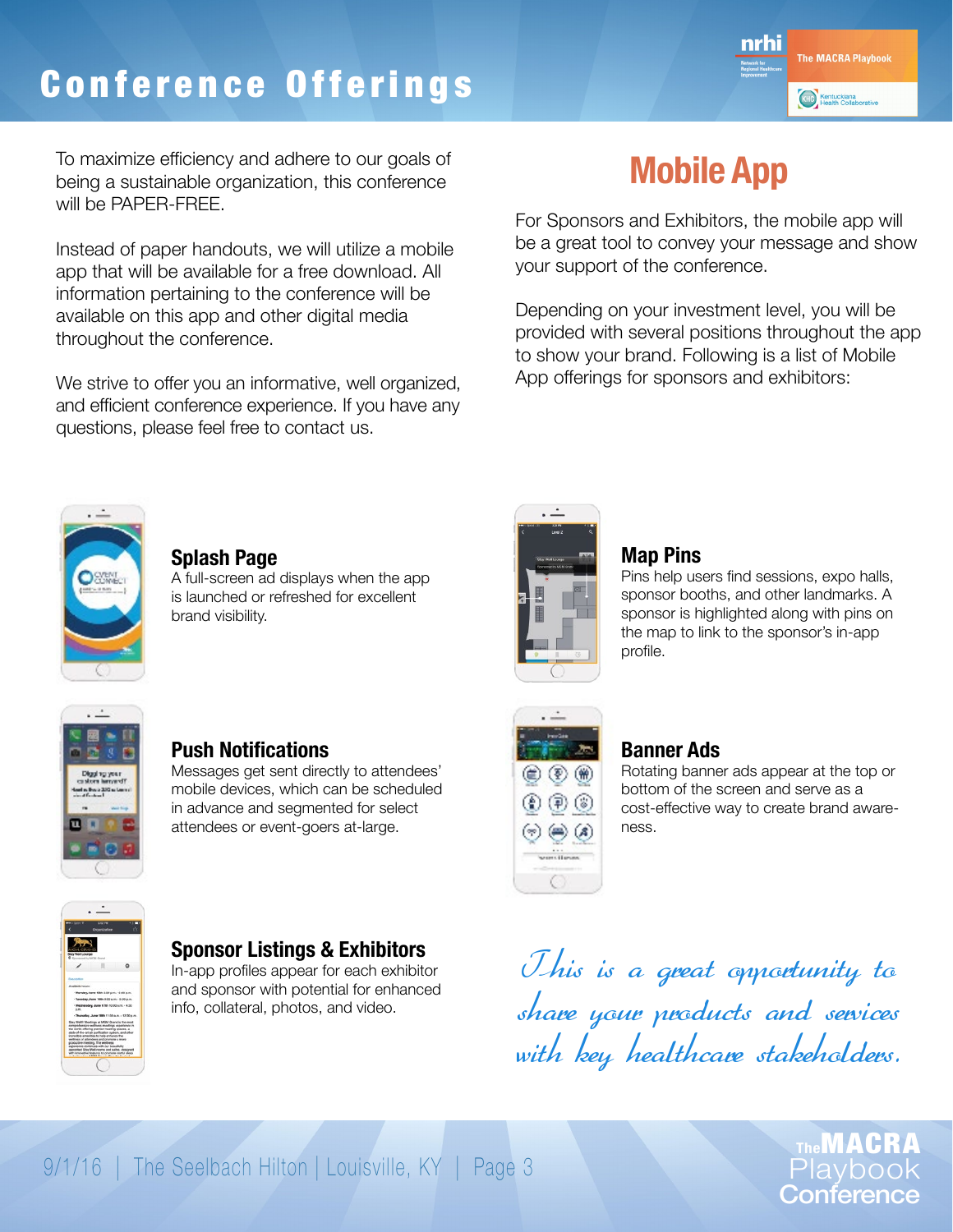## Sponsorship Opportunities



**The**MACRA Playbook Conference

#### **Presenting Sponsor \$20,000**

#### **Platinum Sponsor \$10,000**

## **Gold Sponsor \$5,000**

- ~ Designation as Presenting Sponsor of the Conference
- ~ Presenting Sponsor Signage
- ~ Projection of logo
- $\sim$  Verbal recognition at beginning and end of the conference
- ~ Premier Exhibitor table, if desired
- ~ Logo recognition on home page of conference website
- ~ Logo recognition on all digital advertisements of conference
- ~ App Splash screen
- ~ App Banner Ad
- ~ Sponsored icon on Home Page of App with Listing Page
- ~ Interactive map listing in App
- $\sim$  1-2 Push notifications through App
- ~ Listing and logo on sponsor page in App
- ~ Logo recognition on slide presentation
- ~ Recognition from NRHI
- ~ 8 Complimentary registrations
- ~ Recognition as Break Sponsor
- ~ Verbal recognition at beginning and end of the conference
- ~ Standard Exhibitor table, if desired
- ~ Logo recognition on conference website
- ~ Logo recognition on all digital advertisements of conference
- ~ Logo recognition on Sponsor Signage
- ~ App Banner Ad
- ~ Sponsored listing in App
- ~ Interactive map listing in App
- $\sim$  1 Push notification through App
- $\sim$  Listing and logo on sponsor page in App
- ~ Logo recognition on slide presentation
- ~ Recognition from NRHI
- ~ 4 Complimentary registrations
- ~ Logo recognition on conference website
- ~ Logo recognition on all digital advertisements of conference
- ~ Logo recognition on Sponsor Signage
- ~ App Banner Ad
- ~ Sponsored listing in App
- $\sim$  Interactive map listing in App
- ~ Listing and logo on sponsor page in App
- ~ Logo recognition on slide presentation
- ~ Recognition from NRHI
- ~ 2 Complimentary registrations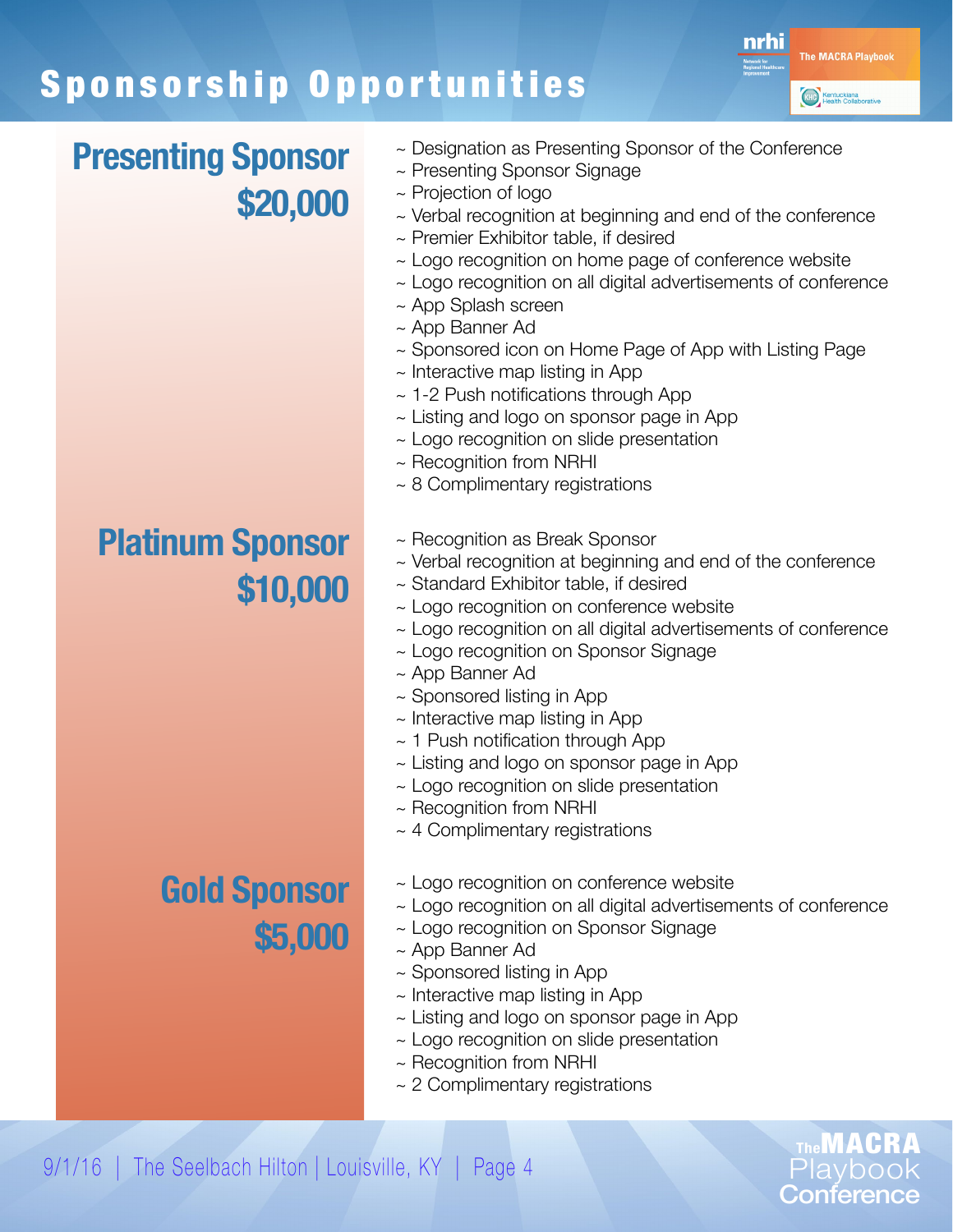## Sponsorship Opportunities



**The**MACRA Playbook Conference

#### **Silver Sponsor \$2,500**

- ~ Logo recognition on conference website
- ~ Logo recognition on all digital advertisements of conference
- ~ Logo recognition on Sponsor Signage
- ~ Logo recognition on slide presentation
- ~ Recognition from NRHI
- $\sim$  1 Complimentary registration
- ~ App Banner Ad
- ~ Sponsored listing in App
- $\sim$  Interactive map listing in App
- ~ Listing and logo on sponsor page in App

(Pre-conference networking)

- ~ August 31, 2016 at the Seelbach Hilton
- ~ Designation as Reception Sponsor
- ~ Reception Sponsor Signage
- ~ Verbal recognition at beginning of the reception
- ~ Verbal welcome from someone in your organization at the beginning of the reception
- ~ Recognition from NRHI
- ~ App Banner Ad
- ~ Sponsored listing in App
- $\sim$  Interactive map listing in App
- ~ Listing and logo on sponsor page in App

**Conference Lunch Sponsor \$7,500**

**Table Sponsor**

- ~ Designation as Lunch Sponsor
- ~ Verbal recognition at conference lunch
- ~ Projection of logo during lunch
- ~ Logo recognition on Sponsor Signage
- ~ Logo recognition on slide presentation
- ~ Recognition from NRHI
- ~ App Banner Ad
- ~ Sponsored listing in App
- ~ App Splash screen on Lunch Page
- ~ Listing and logo on sponsor page in App
- $\sim$  Table of 8
- ~ Logo on reserved table front and center
- ~ Welcome sign at registration
- ~ Recognition from NRHI
- ~ Listing and logo on sponsor page in App

**\$2,000**

## **Reception Sponsor \$7,500**